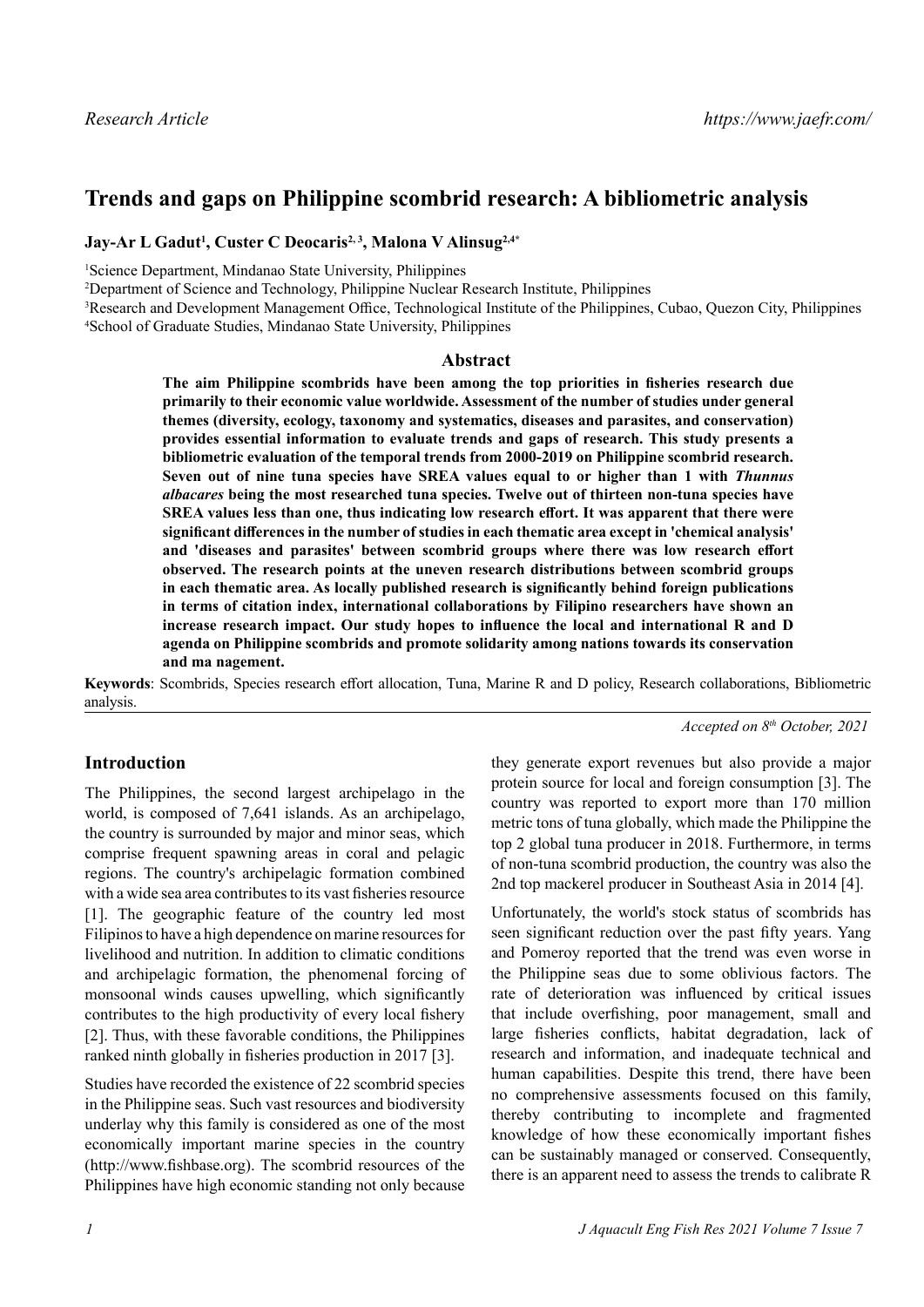*Citation: Jay-Ar LG, Custer CD, Malona VA. Trends and Gaps on Philippine Scombrid Research: A bibliometric analysis. J Aquacult Eng Fish Res 2021; 7*

and D effort and strategies at local and international areas. Thus, the analysis of existing information on scombrid in Philippine waters is critical first step towards the recrafting of a marine fisheries R and D agenda. This study presents a bibliometric analysis of literature on scombrids from Philippine waters from 2000-2019. In particular, the analysis identities the patterns and trends in thematic areas of research, research effort allocation on specific scombrid species, publication influence, authorship, and research collaboration. Such information might provide fresh insights into the conglomeration of scientific behavior and dynamics in research priorities that could benefit both the scientific community and policy developers [5-8].

### **Materials and Methods**

### *Data collection*

The publications were collected from Google Scholar (https://scholar.google.com), PubMed (https://www. ncbi.nlm.nih.gov/pubmed), and ScienceDirect (https:// www.sciencedirect.com) the search formula used was "Philippine" AND ("Scombrids" OR "Scombridae" OR the different scientific names). The scientific names used in the search are: Acanthocybium solandri, Grammatorcynus bilineatus, Gymnosarda unicolor, Rastrelliger brachysoma, Rastrelliger faughni, *Rastrelliger kanagurta*, Sarda orientalis, Scomber australasicus, Scomber japonicas,

Scomberomorus commerson, Scomberomorus guttatus, Scomberomorus queenslandicus, Scomberomorus semifasciatus, *Auxis rochei*, *Auxis thazard*, Euthynnus affinis, Katsuwonus pelamis, Thunnus alalunga, *Thunnus albacares*, Thunnus obesus, Thunnus orientalis, and Thunnus tonggol. A total of 158 articles were collected from Google Scholar (N=84), PubMed (N=13), and ScienceDirect (N=27) indexed from January 2000 to December 2019. The results were filtered for overlaps or duplications, resulting in 124 articles. All filtered publications from search results were categorized according to species groups, publication years, and authors' origin information. To assess scombrids' research allocation, we collated the literature according to main thematic areas that include (1) Diversity, (2) Ecology, (3) Systematics, (4) Chemistry, (5) Diseases, and (6) Conservation. This kind of approach is an effective measure of allocation of national, global, or regional conservation efforts. The main thematic areas were further divided into secondary categories as described in Table 1 to refine and differentiate all studies into more specific areas. The profiles of international cooperation were also analyzed based on the affiliations of the authors. Data on the funding source were derived from the "Acknowledgement" section and funding source information provided by the article, whenever available [9].

*Table 1. Thematic Areas and secondary categories of research reviewed based on categories from Tanalgo and Hughes (2018)*

| <b>Thematic Areas</b> | <b>Secondary Categories</b> | <b>Scope and Descriptions</b>                                                                                                                                                                              |
|-----------------------|-----------------------------|------------------------------------------------------------------------------------------------------------------------------------------------------------------------------------------------------------|
| Ecology               | age, growth, and mortality  | Studies relying on the stock age, growth and mortality/longevity to determine the yield and variation of the<br>stock.                                                                                     |
|                       | reproduction                | Studies mainly focus on stock fecundity and maturity essential for recruitment procedures.                                                                                                                 |
|                       | behavior and migration      | Studies purely concentrates on the behavior, movement and migration of scombrids to determine dynamics<br>of stock population.                                                                             |
|                       | Diet                        | Research studies that focus on the diet or food type or food composition of scombrid species.                                                                                                              |
| Diversity             | Abundance                   | Studies that focus on estimation of scombrid abundance (absolute abundance or relative abundance) and<br>usually reporting the biomass or weight of stock population in a specific water region.           |
|                       | species composition         | Purely aims to identify scombrid species composition in a specific site or location.                                                                                                                       |
|                       | species identification      | Studies focused on species identification using morphological or molecular methods                                                                                                                         |
| Systematics           | phylogenetics               | Studies using principles or methods of genetics or molecular biology, such as DNA barcoding, to assess<br>genetic variation/diversity of stock population.                                                 |
| Conservation          | threats                     | Studies or programs that aim to assess species based on their conservation status. Studies on species<br>threats or diversity issues that directly leads to the conservation of the species or population. |
|                       | habitat                     | Studies that concern the conservation and management of population habitat or hotspot.                                                                                                                     |
|                       |                             | Studies encompassing all inventories of parasitic organisms of scombrids.                                                                                                                                  |
| Diseases              | parasites                   | All studies concerning host-parasite relationships including parasite taxonomy, distribution and intermediate/<br>definitive host.                                                                         |
|                       | viruses or bacteria         | Studies concerning the scombrid-borne diseases or studies focused on emerging diseases of scombrid<br>species including detection of virus and bacteria.                                                   |
|                       | bioaccumulation             | Studies elaborating heavy metal contamination of habitat using scombrids as bio-indicators.                                                                                                                |
| Chemistry             | water analysis              | Research studies that assess water quality on marine areas, specifically on scombrid habitat spawning<br>areas.                                                                                            |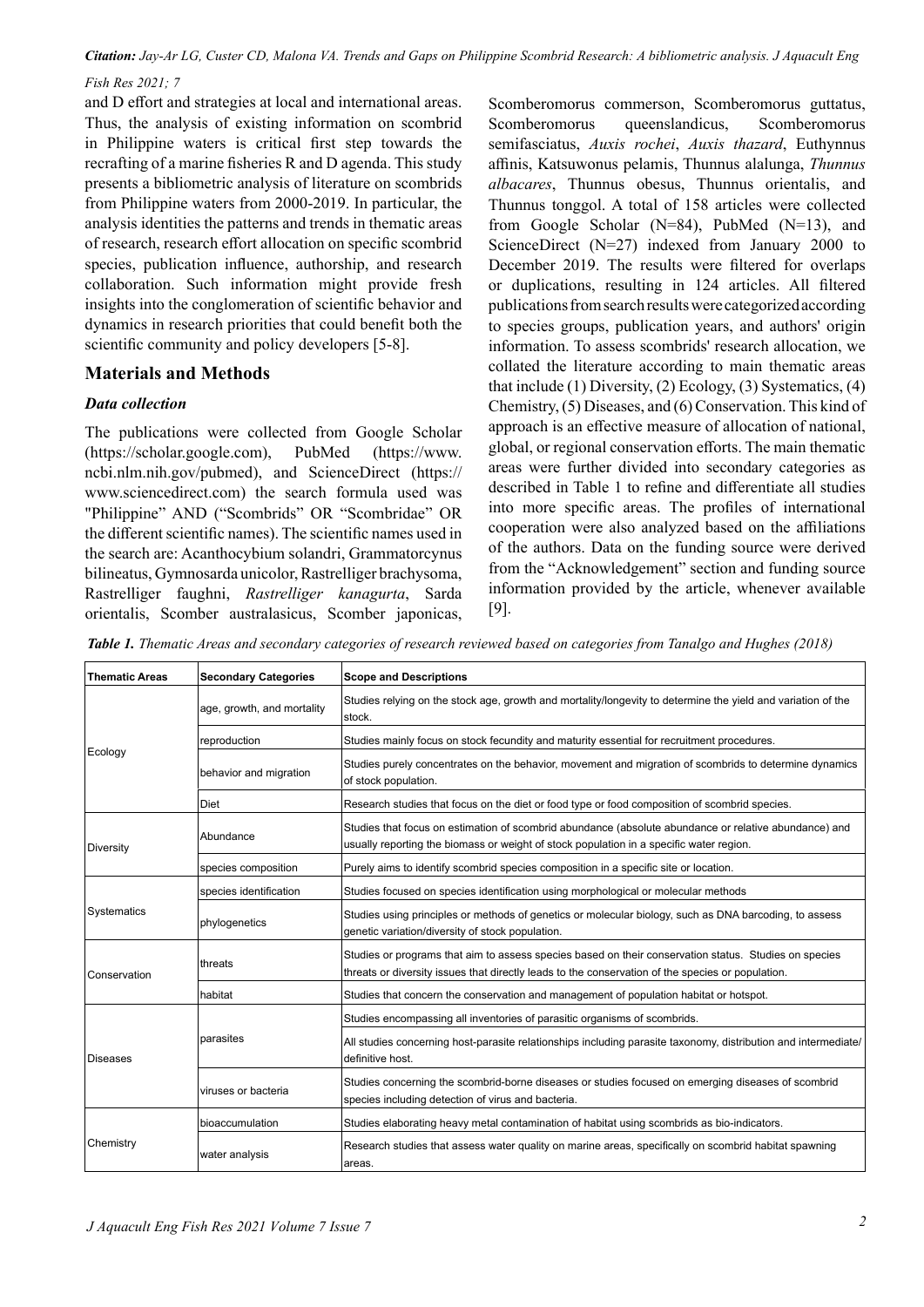### *Data analysis*

Data obtained were exported to a database (MS Excel, Microsoft Corp., USA) where pertinent descriptive statistics were used. All statistical analyses were performed using Statistica v 10 (StatSoft Inc., 2011) and PAST ver. 3.18 (updated version 2018) respectively. Significance was set at  $p=0.05$ .

Species-Research Effort Allocation (SREA): We adopted the species research effort allocation (SREA) metric to quantify research efforts among species temporally. SREA is a simplified metric that allows identifying species or taxonomic groups that have received adequate attention in a certain period. According to Tanalgo et al., ideally, the SREA metric is effective in a review covering a more extended period (e.g., more than ten years) [10].

SREA is expressed using the equation: SREA  $(x)=R^0/y$ .

Where:  $x = species$  or scombrid group;  $R<sup>0</sup>=species$ records (number of times species was recorded from all publications/reports); and  $y^0$ =the number of years covered by the review or assessment.

Species Research Effort Allocation (SREA) value equal to 1.00 indicates an average effort per year relative to all species. In contrast, SREA >1.00 indicates a higher effort was given to the species, and <1.00 indicates a lower research effort. SREA values was also used to test the difference of the number of studies among scombrid groups (Tuna and Non-Tuna) in broad and thematic areas (Diversity, Biology, Taxonomy and Systematics, Diseases and Parasites, Chemical Analysis and Conservation) using Mann Whitney U-test [11].

**Equitability index:** The Shannon evenness index (J') was calculated to assess the equitability of research between scombrid groups (tuna and non-tuna) on different thematic areas. In this study, J' was computed as: J'=SDI/max  $(SDI) = \sum (Pi * In (Pi)) / In (m).$ 

Where the value of J' is constrained between 0 and 1, which is interpreted as values approaching 1 indicates an equal proportion of research allocated.

Pearson's Chi-squared test of independence  $(\chi^2)$  was used to test the difference in the proportion of studies in broad thematic areas and between the scombrid groups.

Citation index: Citation index for each paper and author were obtained through Google Scholar as it yields more robust results. Average citations per year for each thematic area and the scombrid group were calculated based on the total citations per year multiplied by the total number of papers.

### **Results**

### *Philippine scombrid research based on the thematic areas*

The study has searched and reviewed 124 online publications for scombrid research from 2000 to 2019 based on six target thematic areas: Diversity, Ecology, Taxonomy and Systematics, Chemical Analysis, Diseases and Parasites, and Conservation. Table 1 presents the various thematic areas and secondary categories of research reviewed with some modifications. All six thematic areas provide crucial information for future conservation and management strategies. There was an average of 6.2 publications on scombrid research annually from 2000-2019 [10].

The 124 publications consisted of minimal differences in records for Diversity, Ecology, and Conservation themes. Thus, these publications contributed overlapping themes on each publication for the findings that one paper may have covered several themes. It was found out that ecology related publications (n=59, 47.58%) were the most dominant followed by themes on diversity (n=55, 44.35%) and conservation (n=51, 41.13%). However, every thematic area was subdivided into several specific secondary categories to evaluate the more specific focus of each publication based on the content of the paper.

While ecological studies (n=59) were subdivided into four categories, we noted that the secondary categories within this thematic area have frequent overlaps. Nine publications were on scombrid's 'diet,' 39 publications discussed 'age, growth, mortality or longevity,' 17 publications were on 'reproductive biology,' and 27 publications assessed 'behavior, migration, and movements.' The 'diet' studies mainly evaluated the tuna scombrid group's feeding type in this thematic area. For instance, Baeck et al. reported that *Auxis rochei* in Ilo-ilo, Philippines, is an epipelagic offshore predator feeding on whatever abundant resources are available in the environment, have a narrow food niche, and is a specialized feeder with fish as their dominant prey. Ecological studies were overshadowed by the sub theme 'age, growth, mortality and longevity,' and publications from this category were focused on assessments primarily conducted for fishery purposes for stock population evaluations of scombrids. However, this category emphasized fish stocks estimation before any actual collection. Also, studies under this secondary category were technically and mostly aided by the length based on the MULTIFAN method. The MULTIFAN is a likelihood based method for estimating growth parameters and age composition from multiple length frequency data sets. This method has been successfully applied to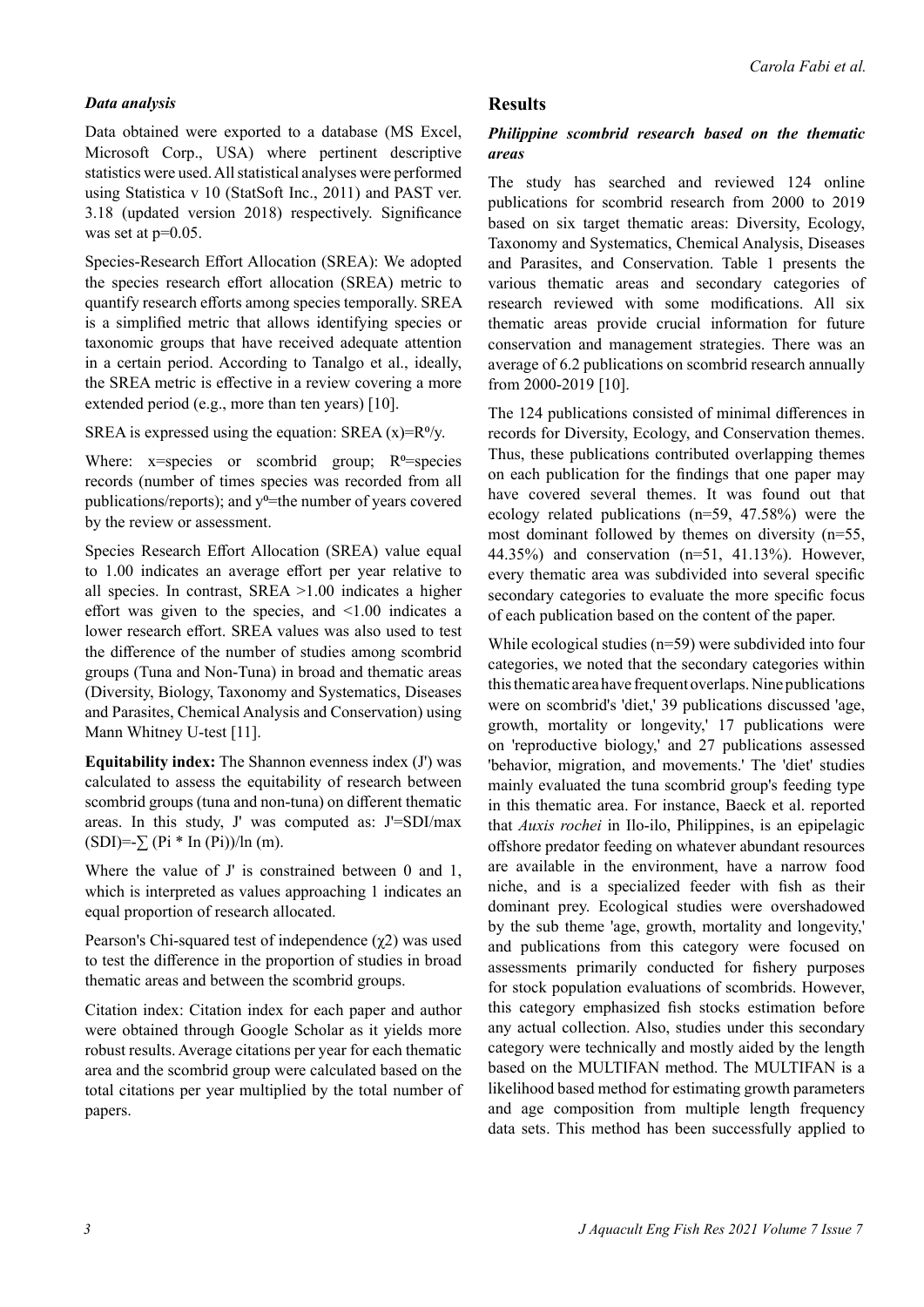*Citation: Jay-Ar LG, Custer CD, Malona VA. Trends and Gaps on Philippine Scombrid Research: A bibliometric analysis. J Aquacult Eng Fish Res 2021; 7*

estimate the age and growth of various marine species such as Bluefin tuna, Albacore tuna, and Skipjack tuna. The 'reproductive biology' studies consisted mainly and more focused on the tuna group. The leading objective in this category was to define the spatiotemporal and size related patterns in reproductive parameters of scombrids. The 'behavior, migration and movement' studies were also more focused on the tuna group and predominantly conducted on the Philippine Pacific region, South Taiwan waters, and the West Philippine Sea. Most observations from this category provide essential insights into habitat use, especially in tuna around Philippine waters [12-15].

Diversity studies (n=55) were split into two categories. Publications on diversity assessments comprised 47 publications that discussed 'abundance' and 34 publications for 'species composition.' This trend shows that diversity studies on Philippine scombrids were dominated by abundance assessments and reports on payao or some fish aggregating device in the Visayas waters. In these studies, purse seines and ring nets aided in harvesting large sized tunas, small tunas, and small pelagic species. In addition, Babaran, and Ishizaki considered that these kinds of gear differ in terms of the scale of operations, level of mechanization, and mode of the fishing operation, but essentially capture the same species of a similar size range. However, most 'species composition' information was based on the catch compositions on specific regions of Visayan waters performed by fisheries departments. Species composition of scombrids is also affected by seasonal variation [16,17] (Table 1).

Conservation studies (n=51) were also subdivided into two categories. This theme was composed of studies to assess and strengthen the conservation and management efforts of scombrids. Under this thematic area, overlaps of secondary categories on publications were recorded. It was assessed that 46 publications focused on understanding the status of 'species and threats' and 27 publications that reviewed 'habitats.' Furthermore, all the publications on conservation and management of fisheries overlapped with most thematic areas. The conservation and management topics are mainly based on fisheries departments' information. Most data based on 'species and threats' was due to the overfishing techniques that decline the number of the stock population, including the larvae species. Also, based on 'habitat,' one central point of all studies under this category were the illegal fishing methods that aggravated the degradation and destruction of most spawning areas essential for scombrid reproduction.

Taxonomy and Systematics studies (n=29) were partitioned into two categories containing 17 papers on 'species identification' and 19 concerning 'phylogenetic' analyses. The 'species identification' category under this thematic area has mainly utilized mitochondrial DNA for barcoding for scombrid species identification purposes

*J Aquacult Eng Fish Res 2021 Volume 7 Issue 7 4*

and verification of new scombrid species existence within Philippine waters primarily performed on tuna scombrid group. Additionally, species identification in the non-tuna scombrid group utilized mitochondrial DNA through PCR-RFLP analysis [18].

Chemical Analysis (n=7) was subdivided into two categories. All these publications covered topics for scombrid 'bioaccumulation.' Moreover, four publications included topics assessing 'water analysis' for scombrid spawning marine areas. However, this thematic area containing both the categories was the least studied thematic area for scombrid research throughout 20 years. It only had seven publications a minor proportion (5.65%) than other thematic areas. 'Bioaccumulation' studies were found to be conducted only on tuna. Without exception of scombrids, heavy metal contaminants are a persistent problem by all fish species. Also, studies covering 'water analysis' were based on bottom sediments to track the possible sources of contaminants. These studies were all conducted on local waters within Mindanao and Visayas [19].

When it comes to other thematic areas, disease and parasites (n=10) were also subdivided into two categories, namely 'parasitic association' and 'viral and bacterial associations.' Eight parasite relevant publications highlighted acanthocephalan parasites association on scombrids. Parasites from the Phylum Acanthocephala encompass worms with various recorded sizes and many intermediate, paratenic, and final hosts. There were only a handful of papers in this category because Acanthocephalan parasites are rare in Philippine waters. Unfortunately, studies on 'viral and bacterial associations' are very few. Therefore, this field must be given more effort to fill the research gaps. Figure 1 summarizes the number of studies in all specific secondary categories under six thematic areas and the profiles of cross cutting research [20] (Figure 1).



*Figure 1. An assessment of published papers on Philippine Scombrids. (A) The number of studies published in six thematic areas with corresponding secondary categories, (B) the profile of studies spanning multiple thematic areas, and (c) the number*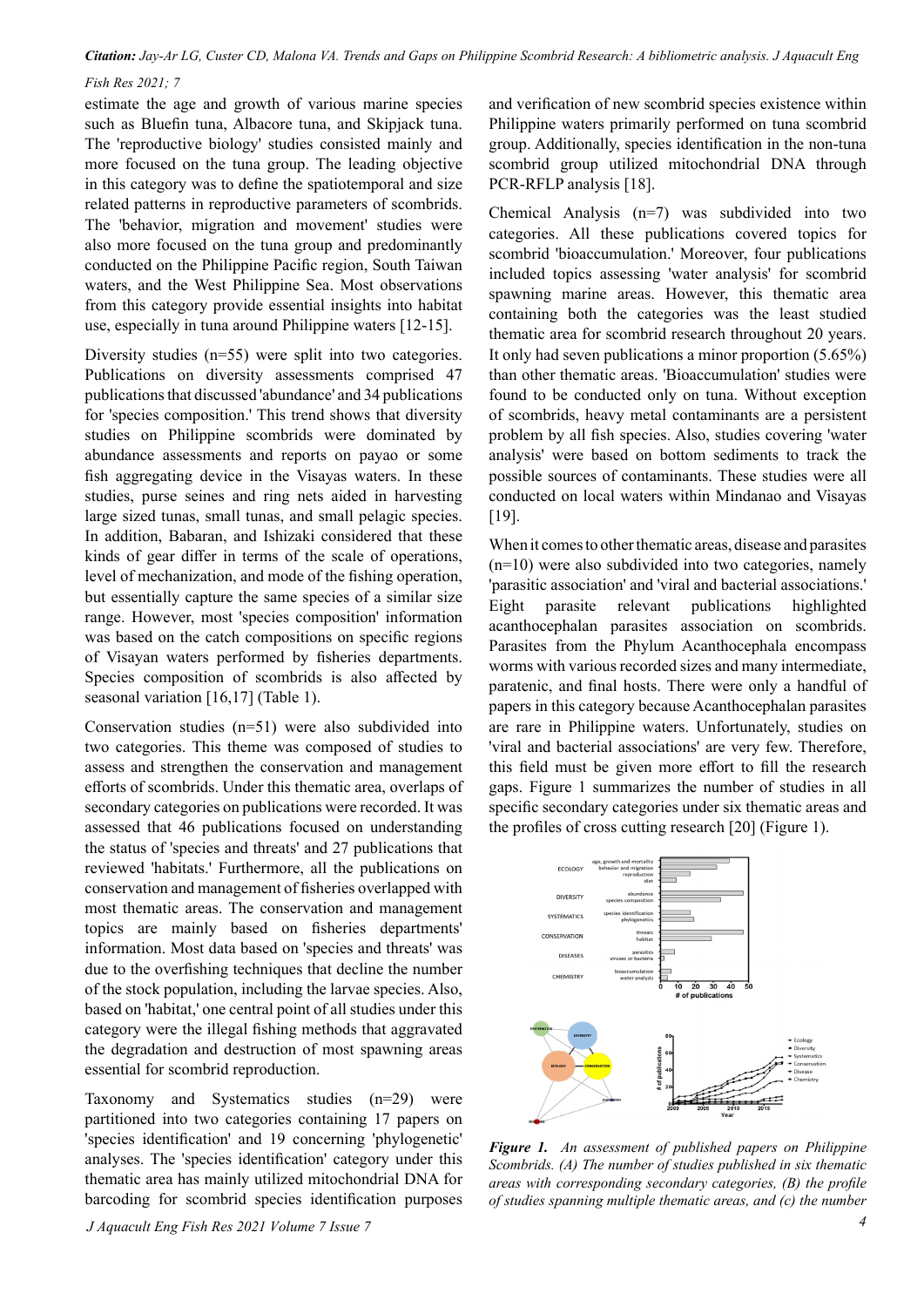### *of papers published from 2000-2019.*

#### *Temporal variation of research themes*

There was an average of 6.2 publications per year on scombrid research from broad thematic areas. The highest numbers of publications covering all six thematic areas were in 2017 and 2016. Ecological relevant reports (n=59, 47.58%) had the highest number among all thematic areas with an average of 2.95 publications per year except in 2002 and 2018. Diversity related publications (n=55, 44.35%) gave an average output rate of 2.75 papers per year, while conservation related reports (n=51, 41.13%) had an average annual publication rate of 2.55.

These three main thematic areas had an average annual publication of more than two compared to the other thematic areas. For example, papers on chemical analysis (n=7, 5.65%) only appeared throughout the 20 years had only an average annual publication rate of 0.35. Figure 1c

demonstrates the timeline of increasing publications from 2000-2019 based on specific thematic areas.

#### *Species records and SREA*

Here are 428 scombrid species records, though the nontuna group is more biodiverse. All searched publications were assessed to determine the number of species records (or species occurrences from the publication sets) from the two scombrid groups. The results revealed that the number of species records of the tuna group (n=301) was more numerous than those in the non-tuna group  $(n=127)$ . Since Species Research Effort Allocation (SREA) values of most species under the tuna group were higher than 1, it was apparent that research activities were more focused on tuna species. Unfortunately, species from the non-tuna group were evaluated to have lower values of SREA. (Figure 2) illustrates SREA values of the scombrid species.



*Figure 2. Species-Research Effort Allocation (SREA) of Philippine scombrid species. (A) Tuna and (B) non-tuna species. The majority of the non-tuna species are below the average (dash line) SREA suggesting a lack in research allocation or activity.*

As expected, species records under the tuna group (n=301) were most frequent in diversity related studies (n=152). This theme was followed by ecological studies (n=103), conservation (n=72), taxonomy and systematics (n=25), diseases and parasites  $(n=11)$  and chemical analysis  $(n=8)$ . Among the nine tuna species, seven have SREA values of more than 1, with most research on *Thunnus albacares*, commonly known as Yellowfin tuna (SREA=3.68). Katsuwonus pelamis (Skipjack tuna; SREA=2.95), Thunnus obesus (Big-eye tuna; SREA=2), *Auxis thazard* (Frigate tuna; SREA=1.84), Euthynnus affinis Kawakawa; (SREA=1.47), and *Auxis rochei* (Bullet Tuna; SREA=1.26) all received high research allocation.

Compared with the tuna group, there were fewer species records (n=127) with the non-tuna scombrids. Most

frequent species citations were seen in diversity studies  $(n=59)$ , followed by ecology  $(n=24)$  and conservation (n=16). Among 13 species of the non-tuna scombrid group, only *Rastrelliger kanagurta* (Indian mackerel) had a SREA value higher than 1 (SREA=1.37).

Based on our analysis, there were more publications on diversity (U=14.5, p=0.002), ecology (U=7, p=0.0003), conservation ( $U=24.5$ ,  $p=0.01$ ), and taxonomy and systematics ( $U=23.5$ ,  $p=0.01$ ) in favor of the tuna compared to the non-tuna scombrids. Since papers on chemical analysis containing any of the species were nominal in the past 20 years, no significant difference was seen between the scombrid groups (U=39.5,  $p=0.11$ ). Species allocation was also 'balanced' in diseases and parasite studies between the scombrid groups (U=54.5, p=0.41).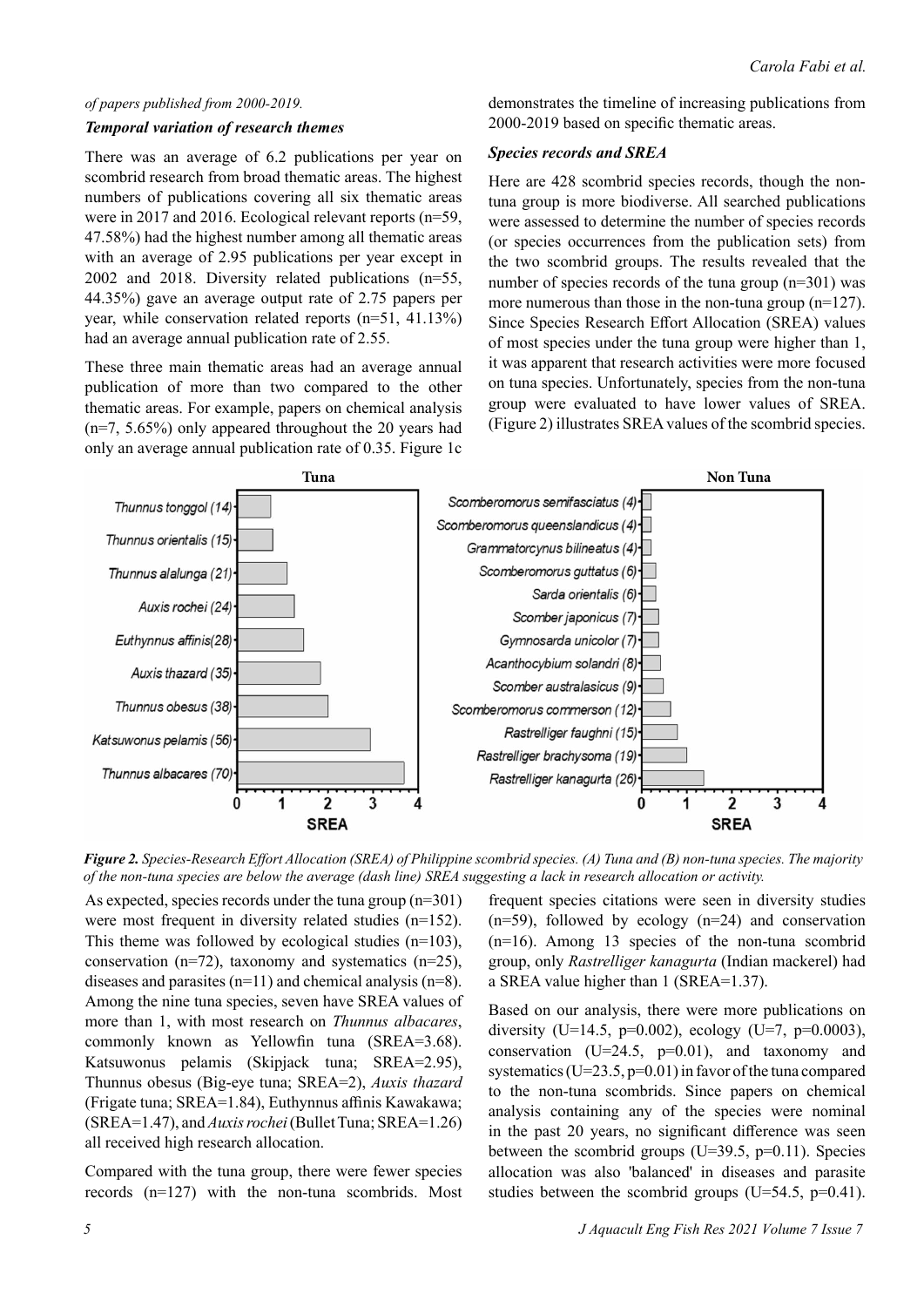*Citation: Jay-Ar LG, Custer CD, Malona VA. Trends and Gaps on Philippine Scombrid Research: A bibliometric analysis. J Aquacult Eng Fish Res 2021; 7*

Combining all SREA values of each species from broad thematic areas, it was clear that the scombrid tuna group received significantly more research attention than the nontuna group (U=6.5,  $p=0.0003$ ) in the broad thematic areas. Moreover, the species records between tuna and non-tuna scombrids from broad thematic areas significantly differ  $(\chi$ 2=25.87, p=0.001), indicating an imbalanced proportion of studies. Finally, there was uneven research distribution specifically on individual thematic areas regarding the evenness or equitability of research efforts. "Diversity  $(J=0.84)$ , Ecology  $(J=0.63)$ , Taxonomy and Systematics (J'=0.82), Chemical Analysis (J'=0.59), Diseases and Parasites  $(J'=0.0.81)$  and Conservation  $(J'=0.76)$  studies all have uneven research efforts distribution between scombrid groups.

#### *Researcher Profiles and Collabarations*

Based on the analysis conducted, 451 authors produced 124 publications for scombrid research within Philippine waters from 2000-2019. A closer look at the authors' affiliations, 48.4% of the papers were from foreign institutions, while 29.8% were from Philippine based researchers. Less than a quarter (21.8%) of the studies on scombrids in Philippine waters was collaboration by local and foreign researchers.

The collaborative studies between Filipino and foreign research were mainly through the Southeast Asian Fisheries Development Center (SEAFDEC). Interestingly, the joint research initiatives were more focused on conservation issues. Figure 3 summarizes the research engagements of local, foreign, and collaboration between local and foreign researchers on scombrids in Philippine seas based on thematic areas and scombrid groups (Figure 3)



*Figure 3. Pie charts of research engagements on scombrids in Philippine seas. The charts show allocation of research according to (A) thematic areas and (B) scombrid group. Studies were conducted by foreign groups (black), local researchers (white), and collaboration bet local and foreign researchers (grey).*

*J Aquacult Eng Fish Res 2021 Volume 7 Issue 7 6* Finally, we assessed the citation index of the papers. The citation index measures the importance of the index paper within the scientific community. It reflects the impact of a published material where a work of great significance is likely to be cited more often. The total number of citations for a published paper refers to the number of scientific articles citing it in their bibliography. As shown

in Table 2, documents from foreign based researchers generated significantly (p=0.001) higher citation indices in all thematic areas and across the scombrid groups, even if there were instances where local researchers produced more papers. For example, while there were more papers published by Filipino researchers in the field of diversity, foreign authors garnered a much higher citation index (1.15) compared to the locals (0.35). On the other hand, we observed that papers co-authored by both foreign and local researchers generated higher citation indices compared to those solely by Filipino researchers (Table 2).

*Table 2. Average citations per year (N, number of papers) of research engagement on scombrids in Philippine seas.*

|                      | Local         | Foreign                       |                             |
|----------------------|---------------|-------------------------------|-----------------------------|
|                      |               |                               | Philippine Inter-           |
|                      | (Philippines) | (single or multi-<br>country) | national Collabo-<br>ration |
|                      |               |                               |                             |
| <b>Thematic Area</b> | 0.19(16)      | 1.79(33)                      | 1.45(9)                     |
|                      |               |                               |                             |
| Ecology              | 0.32(26)      | 1.15(21)                      | 0.13(8)                     |
|                      |               |                               |                             |
| Diversity            | 0.58(8)       | 1.57(17)                      | 0.47(4)                     |
|                      |               |                               |                             |
| Systematics          | 0.47(26)      | 0.83(15)                      | 0.53(10)                    |
|                      |               |                               |                             |
| Conservation         | 0.02(1)       | 2.88(6)                       | 0.49(3)                     |
|                      |               |                               |                             |
| <b>Diseases</b>      | 0.13(2)       | 1.03(2)                       | 1.29(3)                     |
|                      |               |                               |                             |
| Chemistry            | 79            | 94                            | 37                          |
|                      |               |                               |                             |
| Scombrid group       | 0.25(31)      | 1.53(55)                      | 0.41(23)                    |
|                      |               |                               |                             |
| Tuna                 | 0.35(20)      | 0.97(12)                      | 0.47(9)                     |
|                      |               |                               |                             |
| Non-Tuna             | 51            | 67                            | 32                          |

We should bear in mind that aside from the type of research engagement, there are several factors that influence the citation index of a paper. One is online availability or open access. Second is the data source of the documents. Citation indices acquired from Google Scholar are likely to be higher than those obtained from other indexing services like Scopus and Research Gate. The third is the total volume of scientific publications in that area. A 'hot field' is more likely to gain more citations. And lastly, senior researchers are likely to be cited more often because of their reputation and established research network within the scientific field. Table 3 summarizes the top 10 authors with the most publications, and Table 4 summarizes the top 50 most cited articles in scombrid research from 2000- 2019. The ranking was based on the annual citations per year. Note, this may provide a birds eye view of the top authors and papers and may not be equated in terms of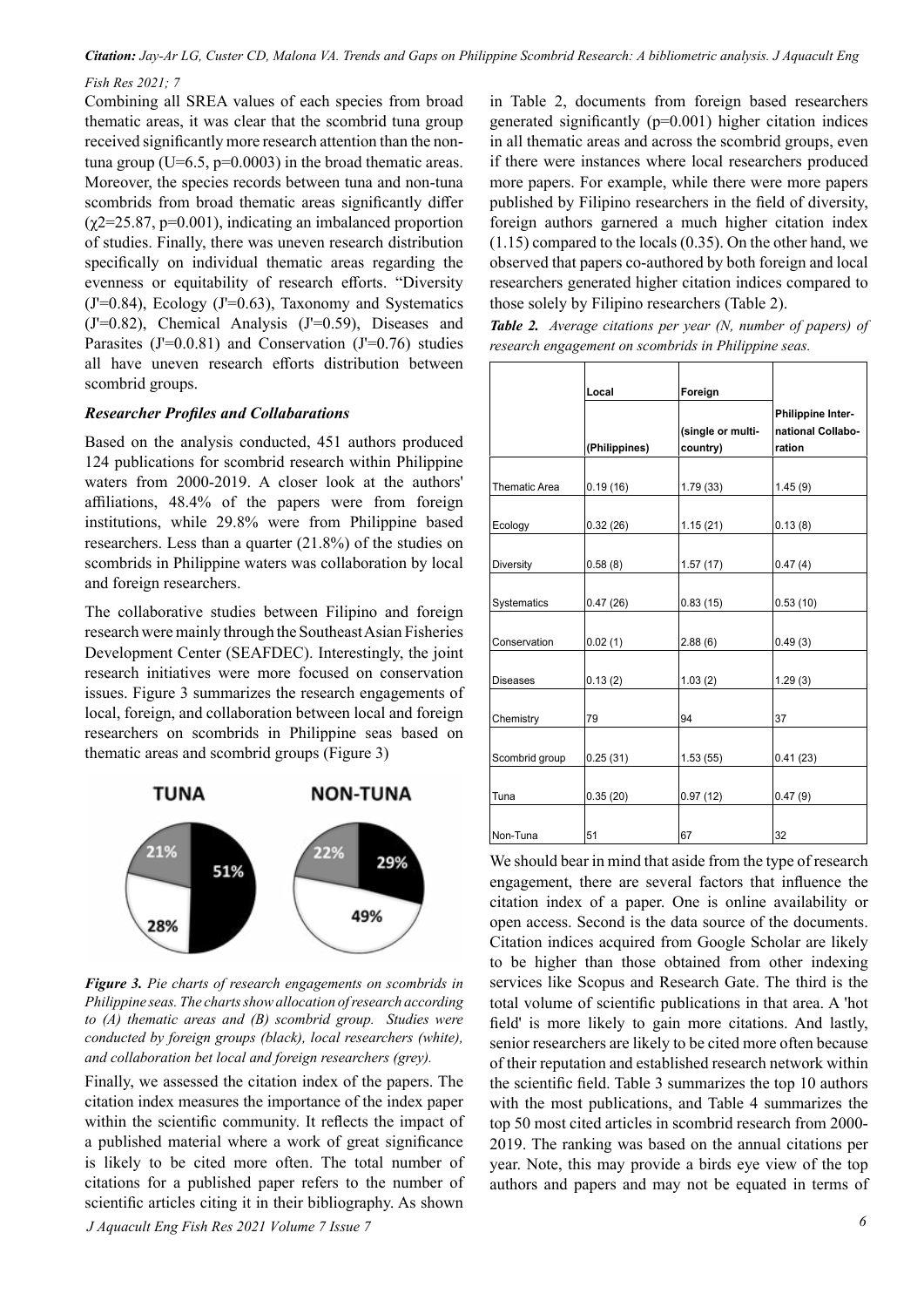scientific impact as there may be less propensity for an article to be cited or noticed if published recently (Tables 3 and 4).

| Author                | # of Papers | <b>Affiliation</b>                                                                                                                                                               |
|-----------------------|-------------|----------------------------------------------------------------------------------------------------------------------------------------------------------------------------------|
| John Hampton          | 10          | Oceanic Fisheries Program, Secretariat of the Pacific Community, Noumea, New Caledonia                                                                                           |
| Ricardo P. Babaran    | 8           | College of Fisheries and Ocean Sciences, University of the Philippines Visayas, Ilo-ilo, Philippines                                                                             |
| Mudjekeewis D. Santos |             | Genetic Fingerprinting Laboratory, Research and Ecological Assessment Division, National Fisheries<br>Research and Development Institute, Quezon City, Metro Manila, Philippines |
| Adam Langley          | 6           | Oceanic Fisheries Program, Secretariat of the Pacific Community, Noumea, New Caledonia                                                                                           |
| Rafael V. Ramiscal    |             | Bureau of Fisheries and Aquatic Resources 860 Quezon Avenue, Arcadia Bldg., Quezon city,<br>Philippines 1103                                                                     |
| Noel C. Barut         |             | Marine Fisheries Research and Development Division, National Fisheries Research and Development<br>Institute, 940 Quezon Ave., Quezon City 1103 Philippines                      |
| Angel B. Encarnacion  | 3           | Department of Agriculture-Bureau of Fisheries and Aquatic Resources Regional Office No. 2 (Regional<br>Government Complex, Carig, Tuguegarao City 3500 Cagayan, Philippines)     |
| Chikayuki Endo        |             | Faculty of Agriculture, Kinki University, 3327-204 Naka-machi, 631-8505 Nara, Japan                                                                                              |
| David G. Itano        |             | National Marine Fisheries Service, Pacific Islands Region, 1601 Kapiolani Boulevard, Suite 1110,<br>Honolulu, HI 96814, U.S.A                                                    |
| Pierre Kleiber        |             | Pacific Islands Fishery Science Center, National Marine Fisheries Service, Honolulu, Hawaii                                                                                      |

*Table 3. Top 10 authors with the most number of publications from 2000-2019.*

*Table 4. Top 50 most cited articles (Google Scholar) from 2000-2019*

| Rank | <b>Article</b>                                                                                                                                                                                                                                                                                                  | Total<br>citations | <b>Citations/</b><br>vear | Research<br>Engagement <sup>®</sup> | <b>Primary Au-</b><br>thor (Coun-<br>try) | Corresponding<br>Author (Coun-<br>try)    | Thematic<br>Area(s)" | <b>Scombrid</b><br>group" |
|------|-----------------------------------------------------------------------------------------------------------------------------------------------------------------------------------------------------------------------------------------------------------------------------------------------------------------|--------------------|---------------------------|-------------------------------------|-------------------------------------------|-------------------------------------------|----------------------|---------------------------|
| 1    | Hampton, J., & Fournier, D. A. (2001). A spatially<br>disaggregated, length-based, age-structured<br>population model of yellowfin tuna (Thunnus<br>albacares) in the western and central Pacific<br>Ocean. Marine and Freshwater Research, 52(7),<br>937-963.                                                  | 242                | 12.57                     | F                                   | New Cale-<br>donia                        | Canada                                    | Div, Ec, Co          | т                         |
| 12   | von der Heyden, S., Beger, M., Toonen, R.<br>J., van Herwerden, L., Juinio-Meñez, M. A.,<br>Ravago-Gotanco, R., Fauvelot, C., & Bernardi,<br>G. (2014). The application of genetics to marine<br>management and conservation: examples from<br>the Indo-Pacific. Bulletin of Marine Science, 90(1),<br>123-158. | 68                 | 10.074                    | <b>PIC</b>                          | South Africa                              | Australia, USA,<br>Philippines,<br>France | Sy, Co               | NT                        |
| 3    | Hampton, J. (2000). Natural mortality rates in<br>tropical tunas: size really does matter. Canadian<br>Journal of Fisheries and Aquatic Sciences, 57(5),<br>1002-1010.                                                                                                                                          | 206                | 9.92                      | F                                   | New Cale-<br>donia                        | New Caledonia                             | Ec                   | т                         |
| 14   | Kwang-Tsao, S., Ho, H. C., Lin, P. L., Lee, P.<br>F., Lee, M. Y., Tsai, C. Y., Liao, Y. C., & Lin, Y.<br>C. (2008). A checklist of the fishes of southern<br>Taiwan, northern South China Sea. The Raffles<br>Bulletin of Zoology, (19), 233-271.                                                               | 105                | 8.873                     | F                                   | Taiwan                                    | Taiwan                                    | Div                  | Both                      |
| 5    | Lehodey, P. (2001). The pelagic ecosystem of the<br>tropical Pacific Ocean: dynamic spatial modelling<br>and biological consequences of ENSO. Progress<br>in Oceanography, 49(1-4), 439-468.                                                                                                                    | 166                | 8.405                     | F                                   | New Cale-<br>donia                        | New Caledonia                             | Div, Ec              | Т                         |
| 16   | Jakimska, A., Konieczka, P., Skóra, K., &<br>Namieśnik, J. (2011). Bioaccumulation of metals<br>in tissues of marine animals, Part II: metal<br>concentrations in animal tissues. Polish Journal of<br>Environmental Studies, 20(5).                                                                            | 77                 | 8.25                      | F                                   | Poland                                    | Poland                                    | Ec, Ch               | Т                         |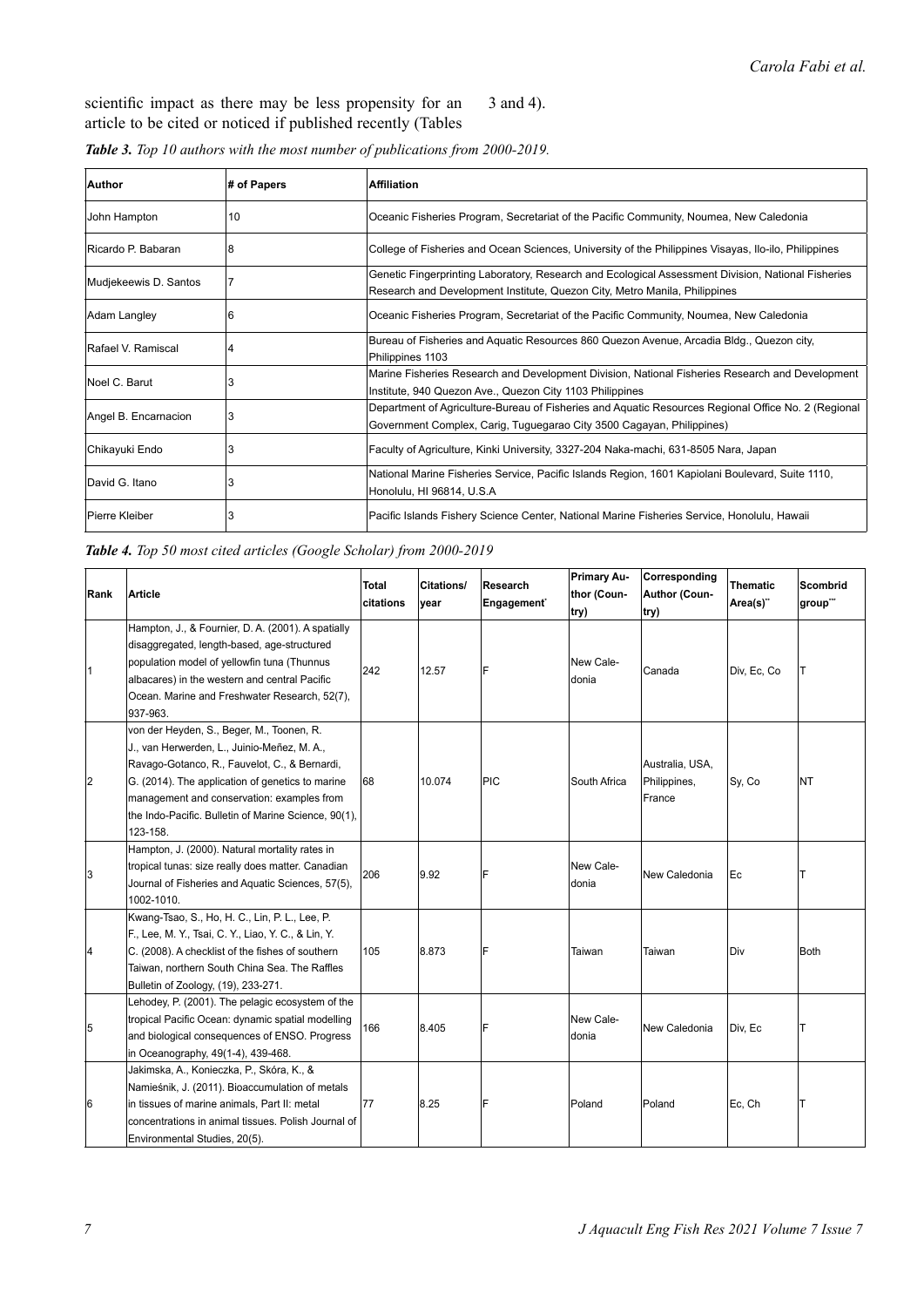| 17 | Rooker, J. R., David Wells, R. J., Itano, D.<br>G., Thorrold, S. R., & Lee, J. M. (2016). Natal<br>origin and population connectivity of bigeye and<br>yellowfin tuna in the Pacific Ocean. Fisheries<br>Oceanography, 25(3), 277-291.                                                                                                                                           | 38  | 8     | F          | <b>USA</b> | <b>USA</b>                                                             | Sy          | Τ    |
|----|----------------------------------------------------------------------------------------------------------------------------------------------------------------------------------------------------------------------------------------------------------------------------------------------------------------------------------------------------------------------------------|-----|-------|------------|------------|------------------------------------------------------------------------|-------------|------|
| 8  | Ueno, D., Takahashi, S., Tanaka, H.,<br>Subramanian, A. N., Fillmann, G., Nakata,<br>H., Lam, P. K. S., Zheng, J., Muchtar, M.,<br>Prudente, M., Tanabe, S., & Chung, K. H.<br>(2003). Global pollution monitoring of PCBs and<br>organochlorine pesticides using skipjack tuna<br>as a bioindicator. Archives of Environmental<br>Contamination and Toxicology, 45(3), 378-389. | 127 | 7.415 | <b>PIC</b> | Japan      | Japan, India,<br>Brazil, China,<br>Indonesia,<br>Philippines,<br>Korea | Ch          | Τ    |
| 9  | Muhling, B. A., Lamkin, J. T., Alemany, F., García,<br>A., Farley, J., Ingram, G. W., Berastegui, D. A.,<br>Reglero, P., & Carrion, R. L. (2017). Reproduction<br>and larval biology in tunas, and the importance<br>of restricted area spawning grounds. Reviews in<br>Fish Biology and Fisheries, 27(4), 697-732.                                                              | 27  | 7.364 | F          | USA        | USA, Spain,<br>Australia                                               | Ec, Co      | T    |
| 10 | Rohde, K. (2002). Ecology and biogeography of<br>marine parasites. Advances in Marine Biology, 43,<br>3-87.                                                                                                                                                                                                                                                                      | 131 | 6.986 | F          | Australia  | Australia                                                              | Dis         | ΝT   |
| 11 | Itano, D. G. (2000). The reproductive biology of<br>yellowfin tuna (Thunnus albacares) in Hawaiian<br>waters and the western tropical Pacific Ocean:<br>project summary (p. 69). Hawaii: University of<br>Hawaii, Joint Institute for Marine and Atmospheric<br>Research.                                                                                                        | 141 | 6.795 | F          | USA        | <b>USA</b>                                                             | Ec, Dis     | т    |
| 12 | Cribb, T. H., Bray, R. A., Diaz, P. E., Huston, D. C.,<br>Kudlai, O., Martin, S. B., Yong, . Q., & Cutmore,<br>S. C. (2016). Trematodes of fishes of the Indo-<br>west Pacific: told and untold richness. Systematic<br>Parasitology, 93(3), 237-247.                                                                                                                            | 32  | 6.736 | F          | Australia  | Australia, UK,<br>Czech Republic                                       | Dis         | Both |
| 13 | Tzeng, T. D. (2004). Morphological variation<br>between populations of spotted mackerel<br>(Scomber australasicus) off Taiwan. Fisheries<br>Research, 68(1-3), 45-55.                                                                                                                                                                                                            | 98  | 5.88  | F          | Taiwan     | Taiwan                                                                 | Sy          | NΤ   |
| 14 | Bailey, M., Flores, J., Pokajam, S., & Sumaila, U.<br>R. (2012). Towards better management of Coral<br>Triangle tuna. Ocean & coastal management, 63,<br>30-42.                                                                                                                                                                                                                  | 43  | 5.431 | PIC        | Canada     | Canada,<br>Philippines,<br>Papua New<br>Guinea                         | Co          | т    |
| 15 | Appleyard, S., Grewe, P., Innes, B., & Ward, R.<br>(2001). Population structure of yellowfin tuna<br>(Thunnus albacares) in the western Pacific<br>Ocean, inferred from microsatellite loci. Marine<br>Biology, 139(2), 383-393.                                                                                                                                                 | 100 | 5.15  | F          | Australia  | Australia                                                              | Sy          | T    |
| 16 | Li, L., Chen, H. X., & Yang, Y. (2018).<br>Morphological and molecular study of<br>Neorhadinorhynchus nudus (Harada, 1938)<br>(Acanthocephala: Cavisomidae) from Auxis<br>thazard Lacepede (Perciformes: Scombridae) in<br>the South China Sea. Acta Parasitologica, 63(3),<br>479-485.                                                                                          | 12  | 4.8   | F          | China      | China                                                                  | Dis         | T    |
| 17 | Senina, I., Lehodey, P., Calmettesa, B., Nicol, S.,<br>Caillot, S., Hampton, J., & Williams, P. (2016).<br>Predicting skipjack tuna dynamics and effects of<br>climate change using SEAPODYM with fishing<br>and tagging data. Scientific Committee Twelfth<br>Regular Session. Bali, Indonesia, 3-11.                                                                           | 19  | 4.56  | F          | France     | New Caledonia,<br>Australia                                            | Div, Ec, Co | Τ    |
| 18 | Chen, K. S., Crone, P. R., & Hsu, C. C. (2010).<br>Reproductive biology of albacore Thunnus<br>alalunga. Journal of Fish Biology, 77(1), 119-136.                                                                                                                                                                                                                                | 47  | 4.441 | F          | Taiwan     | Taiwan, USA                                                            | Ec          | Т    |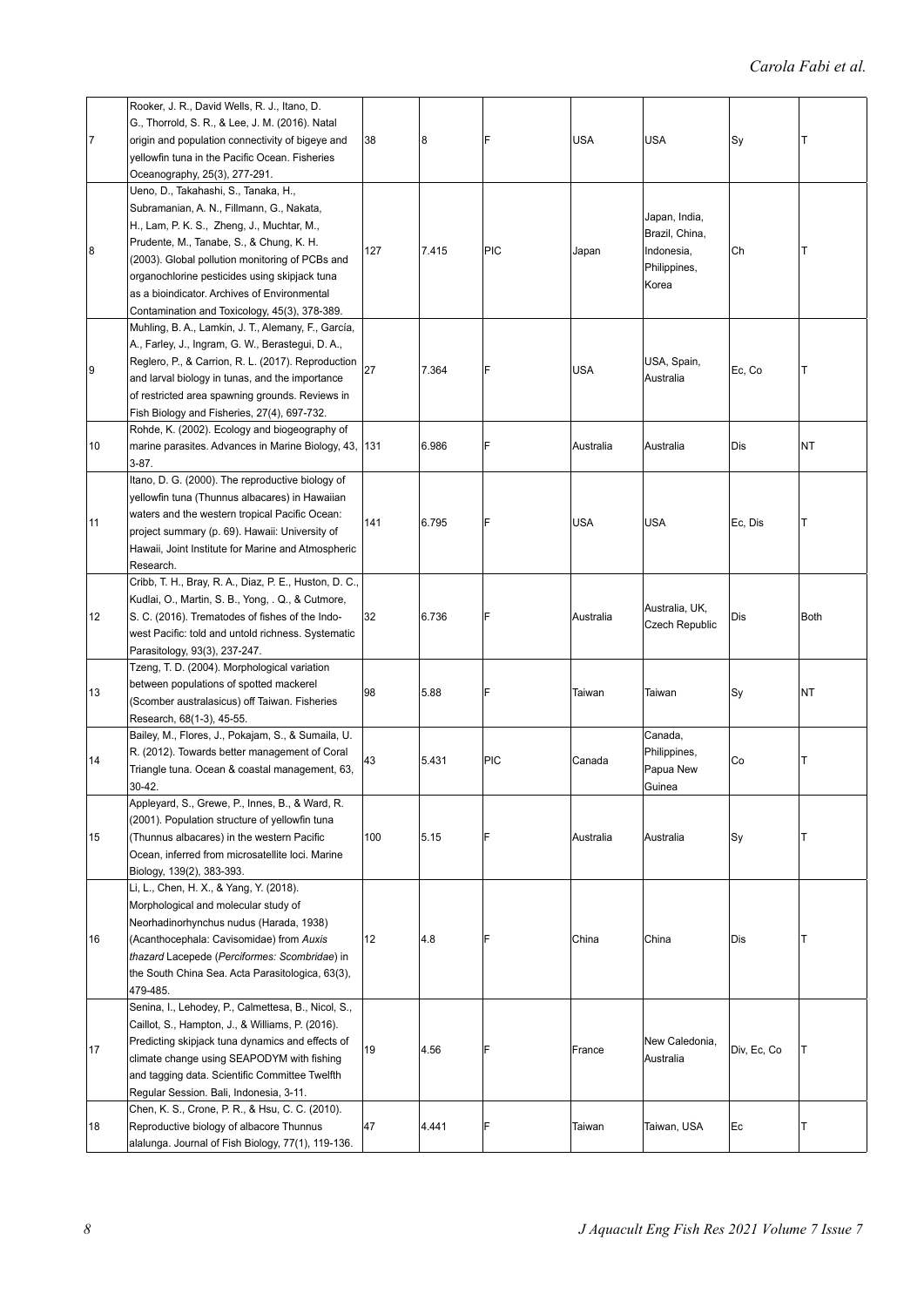| 19 | Pedrosa-Gerasmio, I. R., Babaran, R. P., &<br>Santos, M. D. (2012). Discrimination of juvenile<br>yellowfin (Thunnus albacares) and bigeye (T.<br>obesus) tunas using mitochondrial DNA control<br>region and liver morphology. PLoS One, 7(4),<br>e35604.                                                | 37 | 4.352 | L          | Philippines            | Philippines                  | Sy                 | т           |
|----|-----------------------------------------------------------------------------------------------------------------------------------------------------------------------------------------------------------------------------------------------------------------------------------------------------------|----|-------|------------|------------------------|------------------------------|--------------------|-------------|
| 20 | Takeyama, H., Chow, S., Tsuzuki, H., & Matunaga,<br>T. (2001). Mitochondrial DNA sequence variation<br>within and between tuna Thunnus species and<br>its application to species identification. Journal of<br>Fish Biology, 58(6), 1646-1657.                                                            | 83 | 4.22  | F          | Japan                  | Japan                        | Sy                 | Т           |
| 21 | Aguila, R. D., Perez, S. K. L., Catacutan, B. J. N.,<br>Lopez, G. V., Barut, N. C., & Santos, M. D. (2015).<br>Distinct yellowfin tuna (Thunnus albacares)<br>stocks detected in Western and Central Pacific<br>Ocean (WCPO) using DNA microsatellites. PLoS<br>One, 10(9), e0138292.                     | 21 | 4.131 | L          | Philippines            | Philippines                  | Div, Ec, Sy,<br>Сo | T           |
| 22 | Kitagawa, T., Kimura, S., Nakata, H., & Yamada,<br>H. (2006). Thermal adaptation of Pacific<br>bluefin tuna Thunnus orientalis to temperate<br>waters. Fisheries Science, 72(1), 149-156.                                                                                                                 | 58 | 4.118 | F          | Japan                  | Japan                        | Ec                 | Т           |
| 23 | Langley, A., Hampton, J., & Ogura, M. (2005).<br>Stock assessment of skipjack tuna in the western<br>and central Pacific Ocean. WCPFC SC1 SA WP-<br>4. Bigeye tuna Yellowfin tuna.                                                                                                                        | 62 | 4.065 | F          | New Cale-<br>donia     | New Caledonia,<br>Japan      | Div, Ec            | T           |
| 24 | Santos, M. D., Lopez, G. V., & Barut, N. C.<br>(2010). A pilot study on the genetic variation of<br>eastern little tuna (Euthynnus affinis) in Southeast<br>Asia. Philippine Journal of Science, 139(1), 43-50.                                                                                           | 41 | 3.967 | L          | Philippines            | Philippines                  | Sy, Co             | Т           |
| 25 | Chiang, H. C., Hsu, C. C., Lin, H. D., Ma, G. C.,<br>Chiang, T. Y., & Yang, H. Y. (2006). Population<br>structure of bigeye tuna (Thunnus obesus) in the<br>South China Sea, Philippine Sea and western<br>Pacific Ocean inferred from mitochondrial<br>DNA. Fisheries Research, 79(1-2), 219-225.        | 55 | 3.687 | F          | Taiwan                 | Taiwan                       | Sy                 | Т           |
| 26 | Hampton, J., Kleiber, P., Langley, A., & Hiramatsu,<br>M. (2003). Stock assessment of yellowfin tuna in<br>the western and central Pacific Ocean. WP YFT-1,<br><b>SCTB, 16.</b>                                                                                                                           | 59 | 3.63  | F          | New Cale-<br>donia     | New Caledonia.<br>USA, Japan | Div, Ec            | T           |
| 27 | Macusi, E. D., Abreo, N. A. S., & Babaran, R. P.<br>(2017). Local ecological knowledge (LEK) on fish<br>behavior around anchored FADs: the case of tuna  12<br>purse seine and ringnet fishers from Southern<br>Philippines. Frontiers in Marine Science, 4, 188.                                         |    | 3.6   | PIC        | Netherlands            | Philippines                  | Ec                 | т           |
| 28 | Mackintosh, S. A., Wallace, J. S., Gross, M. S.,<br>Navarro, D. D., Pérez-Fuentetaja, A., Alaee,<br>M., Alaee, M., Montecastro, D., & Aga, D. S.<br>(2015). Review on the occurrence and profiles<br>of polybrominated diphenyl ethers in the<br>Philippines. Environment international, 85, 314-<br>326. | 18 | 3.6   | <b>PIC</b> | USA                    | USA, Philippines,<br>Canada  | Co, Ch             | <b>Both</b> |
| 29 | Mitsunaga, Y., Endo, C., Anraku, K., Selorio, C.<br>M., & Babaran, R. P. (2012). Association of early<br>juvenile yellowfin tuna Thunnus albacares with a<br>network of payaos in the Philippines. Fisheries<br>science, 78(1), 15-22.                                                                    | 28 | 3.574 | <b>PIC</b> | Japan                  | Japan,<br>Philippines        | Ec                 | Т           |
| 30 | Sulaiman, Z. H., & Ovenden, J. R. (2010).<br>Population genetic evidence for the east-west<br>division of the narrow-barred Spanish mackerel<br>Scomberomorus commerson, Perciformes:<br>Teleostei) along Wallace's Line. Biodiversity and<br>Conservation, 19(2), 563-574.                               | 34 | 3.344 | F          | Brunei Darus-<br>salam | Australia                    | Sy                 | NT          |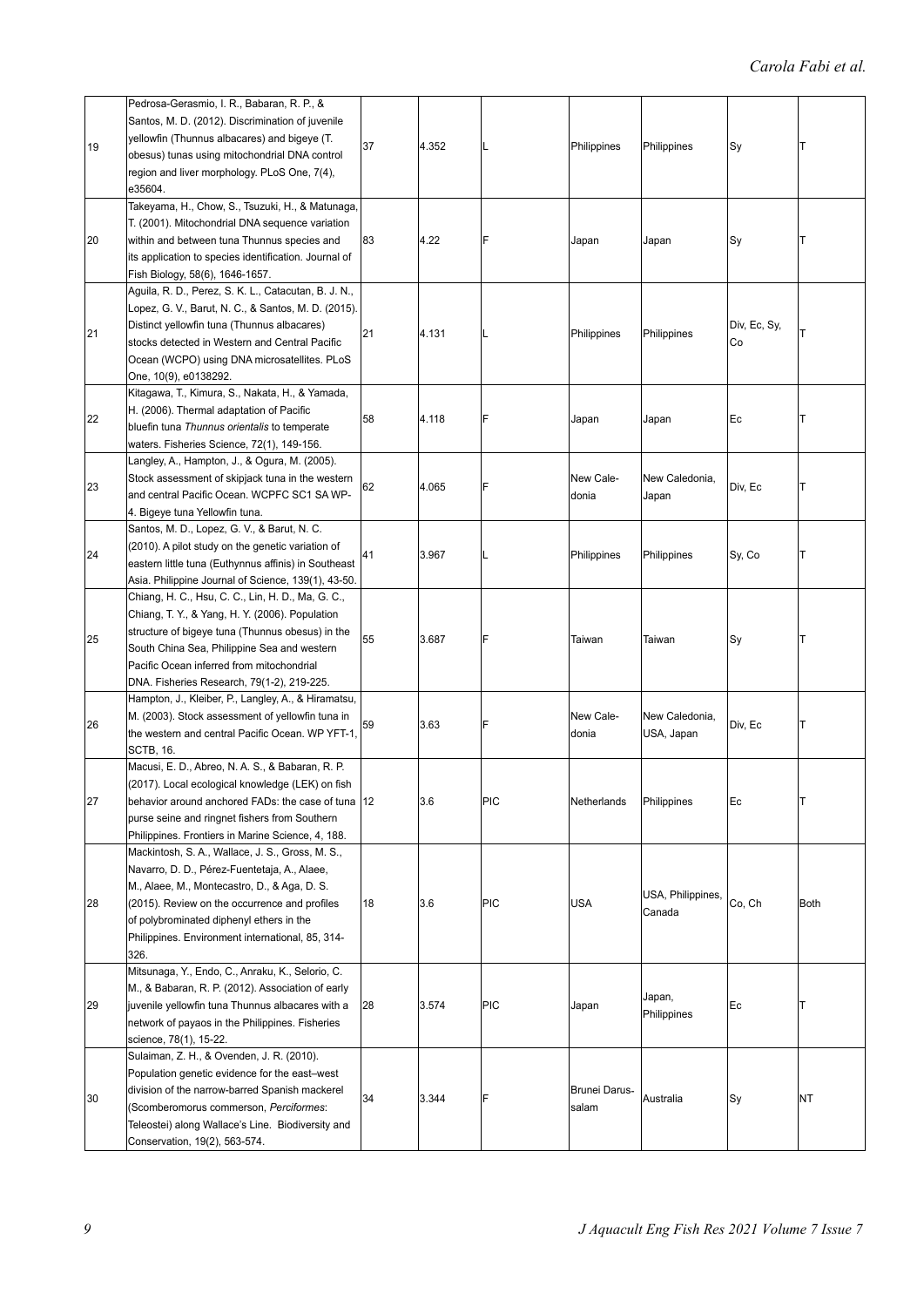|    | Hampton, J., Langley, A., & Kleiber, P. (2006).       |    |       |            |             |                |             |      |
|----|-------------------------------------------------------|----|-------|------------|-------------|----------------|-------------|------|
|    | Stock assessment of bigeye tuna in the western        |    |       |            |             |                |             |      |
| 31 | and central Pacific Ocean, including an analysis      | 47 | 3.298 | F          | New Cale-   | New Caledonia, | Div, Ec, Co | IT.  |
|    | of management options. WCPFC SC2 SA WP-2,             |    |       |            | donia       | <b>USA</b>     |             |      |
|    | Manila, Philippines, 7, 18.                           |    |       |            |             |                |             |      |
|    |                                                       |    |       |            |             |                |             |      |
|    | Bigelow, K., Garvilles, E., Bayate, D. E., & Cecilio, |    |       |            |             |                |             |      |
|    | A. (2019). Relative abundance of skipjack tuna        |    |       |            |             |                |             |      |
| 32 | for the purse seine fishery operating in the          | 3  | 3.273 | <b>PIC</b> | <b>USA</b>  | Philippines    | Div         | т    |
|    | Philippines Moro Gulf (Region 12) and High Seas       |    |       |            |             |                |             |      |
|    | Pocket# 1.                                            |    |       |            |             |                |             |      |
|    | Bojolly, D., Doyen, P., Le Fur, B., Christaki,        |    |       |            |             |                |             |      |
|    | U., Verrez-Bagnis, V., & Grard, T. (2017).            |    |       |            |             |                |             |      |
|    | Development of a qPCR method for the                  |    |       |            |             |                |             |      |
|    |                                                       |    |       |            |             |                |             |      |
| 33 | identification and quantification of two closely      | 12 | 3.2   | F          | France      | France         | Sy          | Τ    |
|    | related tuna species, bigeye tuna (Thunnus            |    |       |            |             |                |             |      |
|    | obesus) and yellowfin tuna (Thunnus albacares),       |    |       |            |             |                |             |      |
|    | in canned tuna. Journal of Agricultural and Food      |    |       |            |             |                |             |      |
|    | Chemistry, 65(4), 913-920.                            |    |       |            |             |                |             |      |
|    | Hanich, Q. (2012). Distributing the bigeye            |    |       |            |             |                |             |      |
| 34 | conservation burden in the western and central        | 25 | 3.157 | <b>PIC</b> | Australia   | Australia      | Сo          | т    |
|    | pacific fisheries. Marine Policy, 36(2), 327-332.     |    |       |            |             |                |             |      |
|    | Pedrosa-Gerasmio, I. R., Agmata, A. B.,               |    |       |            |             |                |             |      |
|    |                                                       |    |       |            |             |                |             |      |
|    | & Santos, M. D. (2015). Genetic diversity,            |    |       |            |             |                |             |      |
|    | population genetic structure, and demographic         |    |       |            |             |                |             |      |
|    | history of Auxis thazard (Perciformes), Selar         |    |       |            |             |                |             |      |
| 35 | crumenophthalmus (Perciformes), Rastrelliger          | 18 | 3.13  | L          | Philippines | Philippines    | Sy, Co      | Both |
|    | kanagurta (Perciformes) and Sardinella lemuru         |    |       |            |             |                |             |      |
|    | (Clupeiformes) in Sulu-Celebes Sea inferred           |    |       |            |             |                |             |      |
|    | by mitochondrial DNA sequences. Fisheries             |    |       |            |             |                |             |      |
|    | research, 162, 64-74.                                 |    |       |            |             |                |             |      |
|    | Hampton, J., Langley, A., & Kleiber, P. (2004).       |    |       |            |             |                |             |      |
|    |                                                       |    |       |            |             |                |             |      |
|    | Stock assessment of bigeye tuna in the western        |    |       |            | New Cale-   | New Caledonia, |             |      |
| 36 | and central Pacific Ocean, including an analysis      | 47 | 2.89  | F          | donia       | USA, Japan     | Div, Ec     | T    |
|    | of management options. WCPFC SC2 SA WP-2,             |    |       |            |             |                |             |      |
|    | Manila, Philippines, 7, 18.                           |    |       |            |             |                |             |      |
|    | Mitsunaga, Y., Endo, C., & Babaran, R. P. (2013).     |    |       |            |             |                |             |      |
|    | Schooling behavior of juvenile yellowfin tuna         |    |       |            |             |                |             |      |
| 37 | Thunnus albacares around a fish aggregating           | 20 | 2.857 | <b>PIC</b> | Japan       | Japan,         | Ec          | ΙT   |
|    | device (FAD) in the Philippines. Aquatic living       |    |       |            |             | Philippines    |             |      |
|    |                                                       |    |       |            |             |                |             |      |
|    | resources, 26(1), 79-84.                              |    |       |            |             |                |             |      |
|    | Shiao, J. C., Lu, H. B., Hsu, J., Wang, H. Y.,        |    |       |            |             |                |             |      |
|    | Chang, S. K., Huang, M. Y., & Ishihara, T. (2017).    |    |       |            |             |                |             |      |
|    | Changes in size, age, and sex ratio composition       |    |       |            |             |                |             |      |
| 38 | of Pacific bluefin tuna (Thunnus orientalis)          | 12 | 2.823 | F          | Taiwan      | Taiwan, Japan  | Ec, Co      | ΙT.  |
|    | on the northwestern Pacific Ocean spawning            |    |       |            |             |                |             |      |
|    | grounds. ICES Journal of Marine Science, 74(1),       |    |       |            |             |                |             |      |
|    | 204-214.                                              |    |       |            |             |                |             |      |
|    | Tanaka, Y., Minami, H., Ishihi, Y., Kumon, K.,        |    |       |            |             |                |             |      |
|    | Higuchi, K., Eba, T., Nishi, A., Nikaido, H., &       |    |       |            |             |                |             |      |
|    |                                                       |    |       |            |             |                |             |      |
| 39 | Shiozawa, S. (2014). Differential growth rates        | 16 | 2.594 | F          | Japan       | Japan          | Ec, Sy      | T    |
|    | related to initiation of piscivory by hatchery-       |    |       |            |             |                |             |      |
|    | reared larval Pacific bluefin tuna Thunnus            |    |       |            |             |                |             |      |
|    | orientalis. Fisheries science, 80(6), 1205-1214.      |    |       |            |             |                |             |      |
|    | Nagasawa, K., & Isozaki, S. (2019). New record        |    |       |            |             |                |             |      |
|    | of a marine fish parasite Nerocila trichiura          |    |       |            |             |                |             |      |
| 40 | (Crustacea: Isopoda: Cymothoidae) from Japan,         | 3  | 2.571 | F          | Japan       | Japan          | Dis         | Both |
|    |                                                       |    |       |            |             |                |             |      |
|    | with its confirmed distribution in the western North  |    |       |            |             |                |             |      |
|    | Pacific Ocean. Species Diversity, 24(2), 195-201.     |    |       |            |             |                |             |      |
| 41 | Safina, C. (2001). 11. Tuna conservation. Fish        | 42 | 2.126 | F          | USA         | <b>USA</b>     | Co          | Tuna |
|    | Physiology, 19, 413-459.                              |    |       |            |             |                |             |      |
|    | Christie, P., Armada, N. B., White, A. T., Gulayan,   |    |       |            |             |                |             |      |
|    | A. M., & Dios, H. H. Y. D. (2006). Coastal            |    |       |            |             |                |             |      |
| 42 | environmental and fisheries profile of Danajon        | 30 | 2.105 |            | Philippines | Philippines    | Div, Ec, Co | NT   |
|    | Bank, Bohol, Philippines.                             |    |       |            |             |                |             |      |
|    |                                                       |    |       |            |             |                |             |      |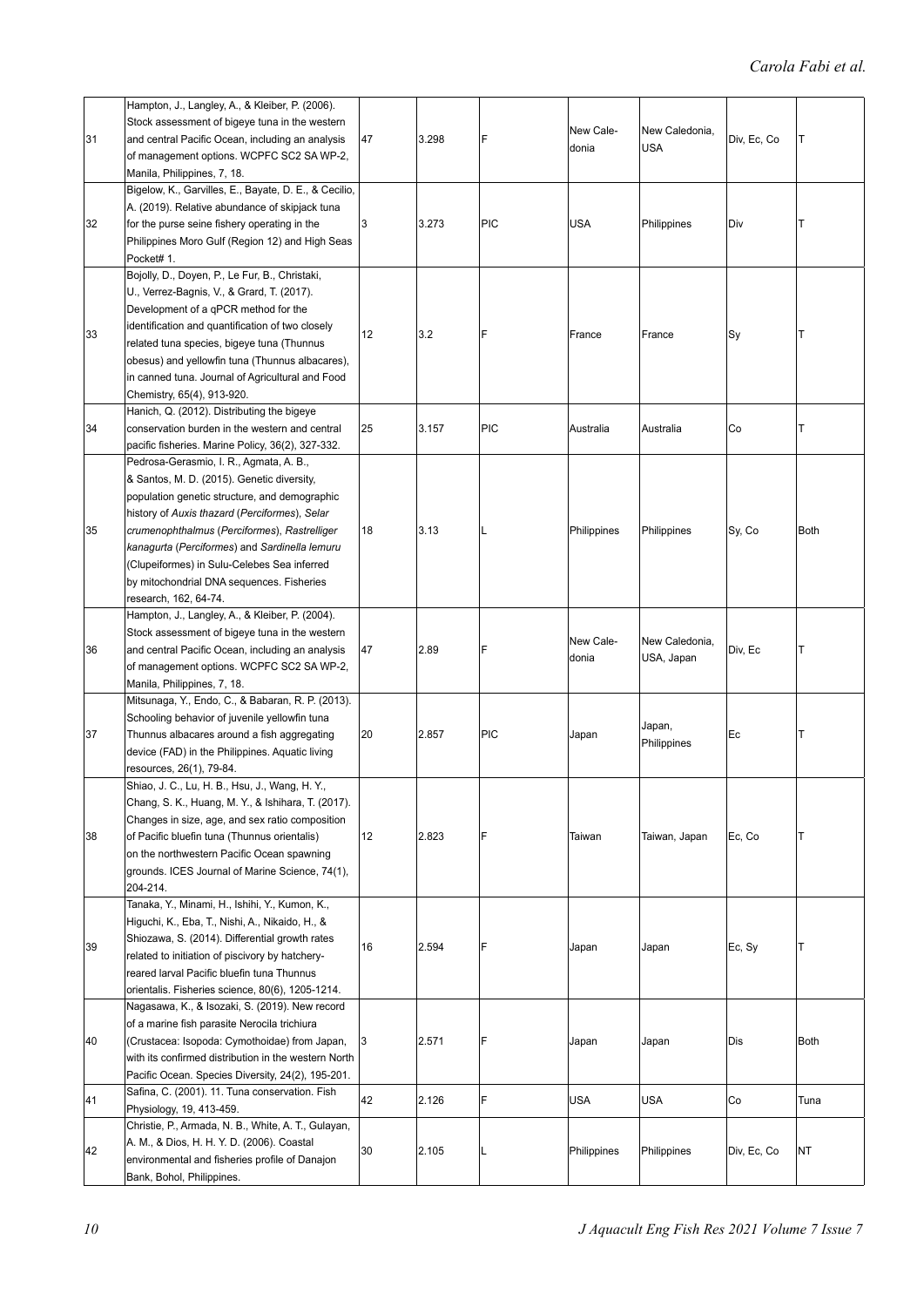| 43 | Ramu, K., Kajiwara, N., Mochizuki, H., Miyasaka,<br>H., Asante, K. A., Takahashi, S., Ota, S., Yeh, H.<br>M., Nishida, S., & Tanabe, S. (2006). Occurrence<br>of organochlorine pesticides, polychlorinated<br>biphenyls and polybrominated diphenyl ethers<br>in deep-sea fishes from the Sulu Sea. Marine<br>pollution bulletin, 52(12), 1827-1832.                                        | 29 | 2.059                   | F          | Japan              | Japan, Taiwan               | Сh          | т           |
|----|----------------------------------------------------------------------------------------------------------------------------------------------------------------------------------------------------------------------------------------------------------------------------------------------------------------------------------------------------------------------------------------------|----|-------------------------|------------|--------------------|-----------------------------|-------------|-------------|
| 44 | Muto, N., Alama, U. B., Hata, H., Guzman, A. M.<br>T., Cruz, R., Gaje, A., Traifalgar, R. F., Kakioka,<br>R., Takeshima, H., Motomura, H., Babaran R.,<br>Ishikawa, S., & Muto, F. (2016). Genetic and<br>morphological differences among the three<br>species of the genus Rastrelliger (Perciformes:<br>Scombridae). Ichthyological research, 63(2),<br>275-287.                           | 6  | $\overline{\mathbf{c}}$ | <b>PIC</b> | Japan              | Japan,<br>Philippines       | Sy          | NT          |
| 45 | Hampton, J. (2010). Tuna fisheries status and<br>management in the western and central Pacific<br>Ocean. Noumea, New Caledonia.                                                                                                                                                                                                                                                              | 20 | 1.967                   | F          | New Cale-<br>donia | New Caledonia               | Div, Ec, Co | т           |
| 46 | Abreo, N. A. S., Macusi, E. D., Cuenca, G. C.,<br>Ranara, C. T. B., Andam, M. B., Cardona, L. C.,<br>& Arabejo, G. F. P. (2015). Nutrient enrichment,<br>sedimentation, heavy metals and plastic<br>pollution in the marine environment and its<br>implications on Philippine marine biodiversity: A<br>Review. IAMURE International Journal of Ecology<br>and Conservation, 15(1), 111-167. | 10 | 1.904                   | <b>PIC</b> | Philippines        | Netherlands,<br>Philippines | Co, Ch, Dis | <b>Both</b> |
| 47 | Langley, A., Briand, K., Kirby, D. S., &<br>Murtugudde, R. (2009). Influence of<br>oceanographic variability on recruitment of<br>yellowfin tuna (Thunnus albacares) in the western 21<br>and central Pacific Ocean. Canadian Journal of<br>Fisheries and Aquatic Sciences, 66(9), 1462-<br>1477.                                                                                            |    | 1.888                   | F          | New Cale-<br>donia | New Caledonia,<br>USA       | Div, Ec     | lT.         |
| 48 | Sun, C. L., Wang, W. R., & Yeh, S. (2005).<br>Reproductive biology of yellowfin tuna in the<br>central and western Pacific Ocean. WCPFC-SC1.<br><b>BI WP-1.</b>                                                                                                                                                                                                                              | 27 | 1.78                    | F          | Taiwan             | Taiwan                      | Ec          | т           |
| 49 | Tseng, M. C., Shiao, J. C., & Hung, Y. H. (2011).<br>Genetic identification of Thunnus orientalis, T.<br>thynnus, and T. maccoyii by a cytochrome b gene 17<br>analysis. Environmental biology of fishes, 91(1),<br>103-115.                                                                                                                                                                 |    | 1.743                   | F          | Taiwan             | Taiwan                      | Sy          | T           |
| 50 | Willette, D. A., Santos, M. D., & Leadbitter, D.<br>(2016). Longtail tuna Thunnus tonggol (Bleeker,<br>1851) shows genetic partitioning across, but<br>not within, basins of the Indo□Pacific based<br>on mitochondrial DNA. Journal of Applied<br>Ichthyology, 32(2), 318-323.                                                                                                              | 8  | 1.684                   | PIC        | USA                | USA, Philippines            | Sy, Co      | т           |

# **Discussion**

Information on Philippine scombrids based on six thematic areas is crucial in updating both scientists and governments to address gaps in the R and D agenda, if necessary. The information in this paper may aid and hopefully guide their existing and future strategies and priorities. This study would also equalize the efforts of research on all thematic areas necessary for future research engagements for policy developers. However, findings have shown biased research allocation ignoring some essential areas. It was determined that most tuna scombrid species have high research priorities primarily due to its economic value generating hundreds of millions of dollars in export revenues. These tuna species are also considered one of the most traded seafood commodities globally. Pecoraro et al. Also reviewed that despite its great biological and economic importance, there was increased interest in classical genetic and tagging studies of Yellowfin tuna population structure at local and global oceanic scales. However, two tuna species, *Thunnus orientalis* (Pacific bluefin tuna) and Thunnus tonggol (Longtail tuna) were found to have SREA values lower than 1. Notably, *Thunnus orientalis* is considered a commercially important species. Still, it is listed as 'vulnerable' on the International Union for Conservation of Nature (IUCN) due to overfishing [21,22].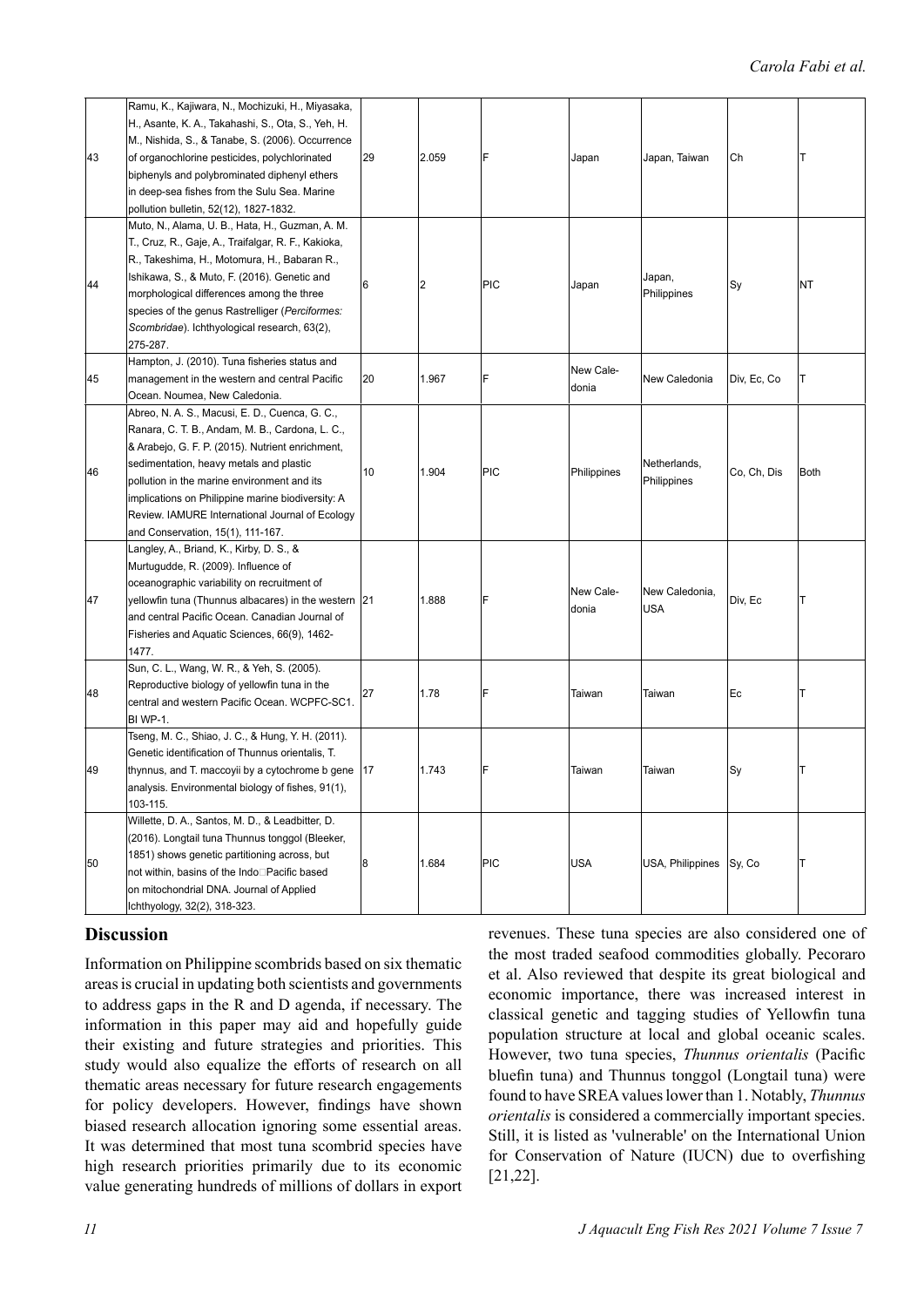Unfortunately, majority of the non-tuna scombrid species have low research priorities even if they are equally consumed and sold in the local market. Among the 13 species of the non-tuna scombrid group, only *Rastrelliger kanagurta* (Indian mackerel) had a SREA value higher than 1 (SREA=1.37). The Indian mackerel has a worldwide distribution that forms an important part of the fishery industry in Southeast Asia. Pedrosa-Gerasmio et al. underscore its species ubiquity may have contributed to the immense attention on ecological assessments of this species. The rest of the 12 species were found to have SREA values lower than 1, signifying the need for more research attention [23].

# **Conclusion**

There is an abysmal amount of data that remains to be explored when it comes to non-tuna scombrid species. As the Philippines is a fertile part of the Coral Triangle, it is therefore recommended that diversity studies as well as taxonomy and systematics be prioritized in conducting researches on non-tuna scombrids to initially cope up to our knowledge void regarding this group.

If Philippine scombrids will continue to be exploited globally without the proper research efforts to promote its ecological management and conservation, an ecological collapse threatening its population may not be too far from happening. As locally published researches are significantly lagging behind foreign publications in terms of citation index, international collaborations will undoubtedly increase impact and further influence quality researches on Philippine scombrids promoting unequivocal solidarity among nations towards its conservation and management.

# **Acknowledgement**

This study has been supported through a research grant from the Department of Science and Technology – Philippine Council for Agriculture, Aquatic and Natural Resources Research and Development (DOST-PCAARRD). The authors are grateful to the unwavering support of the various researchers and colleagues of MSU-GSC and staff of DOST-PCAARRD for the conduct of this research.

# **Author Contributions**

J Gadut: data curation, methodology, resources, investigation, formal analysis, writing-original draft. C Deocaris: methodology, investigation, visualization, formal analysis, writing review and editing. M Alinsug: conceptualization, resources, formal analysis, visualization, writing original draft, writing review and editing, supervision, funding acquisition.

# Conflicts of Interest

The authors declare that they have no known competing financial interests or personal relationships that could have appeared to influence the work reported in this paper.

# **Ethics Statement**

No animals or human studies were carried out by the authors.

# **References**

- 1. [Catibog SC. Biodiversity conservation and sustainable](https://doi.org/10.1080/1743873X.2010.517841)  [tourism: Philippine initiatives. J Heritage Tour. 2010;](https://doi.org/10.1080/1743873X.2010.517841)  [5: 297–309.](https://doi.org/10.1080/1743873X.2010.517841)
- 2. Licuanan WY, Cabreira RW, Aliño PM. The Philippines. World Seas: an environmental evaluation. 2nd Edition. Academic Press. 2019 ;2: 515-537
- 3. BFAR (2019). Philippine Fisheries Profile 2018
- 4. SEAFDEC (2017). Southeast Asian state of fisheries and aquaculture 2017. Southeast Asian Fisheries Development Center, Bangkok, Thailand. pp. 167.
- 5. Annala J, Eayrs S. Research priorities for marine fisheries conservation and management. Marine conservation and fisheries management: at the crossroads. 2010; 713-723.
- 6. Yang D, Pomeroy R. The impact of communityba[sed fisheries management \(CBFM\) on equity and](https://doi.org/10.1016/j.marpol.2017.09.027)  [sustainability of s](https://doi.org/10.1016/j.marpol.2017.09.027)mall-scale coastal fisheries in the Philippines. Mar Policy. 2017; 86: 173-181.
- 7. [Macusi ED, Babaran RP, Ingles JT. Vertical](http://dx.doi.org/10.7718/ijec.v15i1.1007)  [Movements, Behavior and Habitat Utilization of](http://dx.doi.org/10.7718/ijec.v15i1.1007)  [Adult Yellowfin Tuna \(](http://dx.doi.org/10.7718/ijec.v15i1.1007)*Thunnus albacares*) Tagged [in West Philippine Se](http://dx.doi.org/10.7718/ijec.v15i1.1007)a, Mindoro Island, Philippines. IAMURE. 2015; 15: 283.
- 8. Juan-Jordá MJ, Mosqueira I, Freire J, et al. The conse[rvation and management of Tunas and their](https://doi.org/10.1371/journal.pone.0070405)  [relatives: setting life history research priorities. PLoS](https://doi.org/10.1371/journal.pone.0070405)  [ONE. 2013; 8: e70405.](https://doi.org/10.1371/journal.pone.0070405)
- 9. Meyer [C, Kreft H, Guralnick R, et al. Global priorities](https://doi.org/10.1038/ncomms9221)  [for an effective information basis of biodiversity](https://doi.org/10.1038/ncomms9221)  [distributions. Nature Co](https://doi.org/10.1038/ncomms9221)mmunications. 2015; 6.
- 10. Tanalgo KC, Hughes AC. Bats of the Philippine Islands: [A review of research directions and relevance](https://doi.org/10.1016/j.mambio.2018.03.005)  [to national-level prioriti](https://doi.org/10.1016/j.mambio.2018.03.005)es and targets. Mamm Biol. 2018; 91: 46–56.
- 11. Fowler J, Cohen L, Jarvis P. Practical statistics for Weld biology, 2nd edn. Wiley, UK. 1998
- 12. Baeck GW, Quinitio GF, Vergara CJ, et al. Diet composition of bullet mackerel, *auxis rochei* (risso, 1810) in the coastal waters of Iloilo, Philippines. J Ichthyol. 2014; 26: 349-354.
- 13. Su NJ, [Sun CL, Yeh SZ. Estimation of growth](http://dx.doi.org/10.4194/1303-2712-v14_1_12)  [parameters and age composition for Yellowfin Tuna,](http://dx.doi.org/10.4194/1303-2712-v14_1_12)  *Thunnus Albacares*[, in the Western Pacific using the](http://dx.doi.org/10.4194/1303-2712-v14_1_12)  [length-based multifan](http://dx.doi.org/10.4194/1303-2712-v14_1_12) method. J Fish Soc Taiwan.